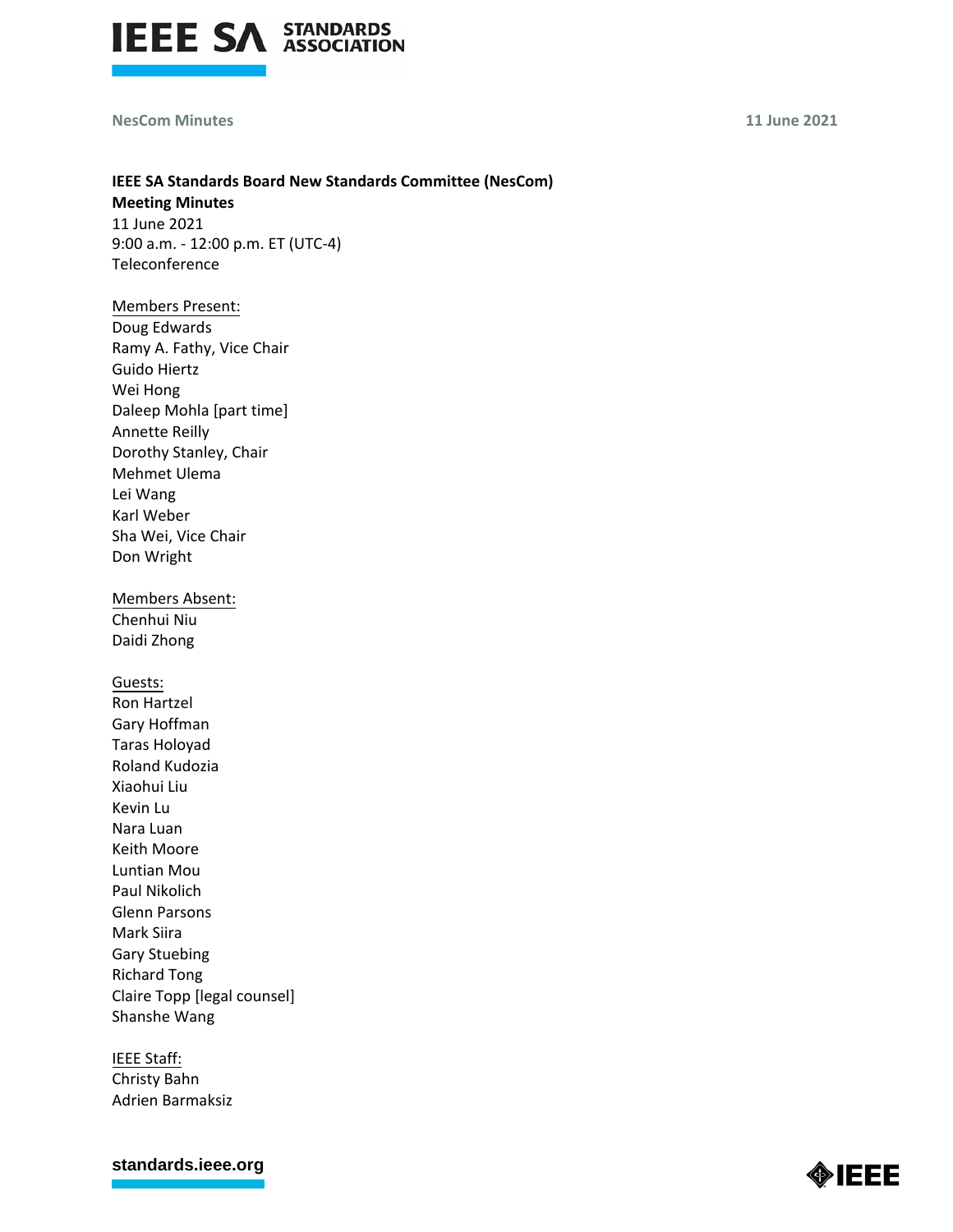Matt Ceglia Karen Evangelista Jonathan Goldberg Lloyd Green Jodi Haasz Yvette Ho Sang Konstantinos Karachalios Soo Kim Michael Kipness Vanessa Lalitte Jiajia Liu Kelly Lorne Erin Morales Ashley Moran Adam Newman Christian Orlando Dan Perez Dave Ringle Pat Roder Jennifer Santulli Rudi Schubert Tom Thompson Lisa Weisser, Administrator Malia Zaman Meng Zhao

## **[Unless otherwise noted, all votes are unanimous]**

## **1 CALL TO ORDER AND INTRODUCTIONS**

Chair Stanley welcomed everyone and called the meeting to order at 9:00 a.m. ET (UTC-4). There was a round of introductions by all in attendance.

#### **2 REVIEW AND APPROVAL OF THE AGENDA**

The agenda was reviewed, and Chair Stanley asked if there were any changes to be made. There were none.

**A motion was made (Mohla) and seconded (Edwards) to approve the 11 June 2021 NesCom meeting agenda, including the consent agenda. In the absence of objection, the motion was approved.**

## **2.1 Consent Agenda**

## **2.1.1 Withdrawal Requests**

IEEE Communications Society/Mobile Communication Networks Standards Committee

#### **P1914.3a**

Standard for Radio over Ethernet Encapsulations and Mappings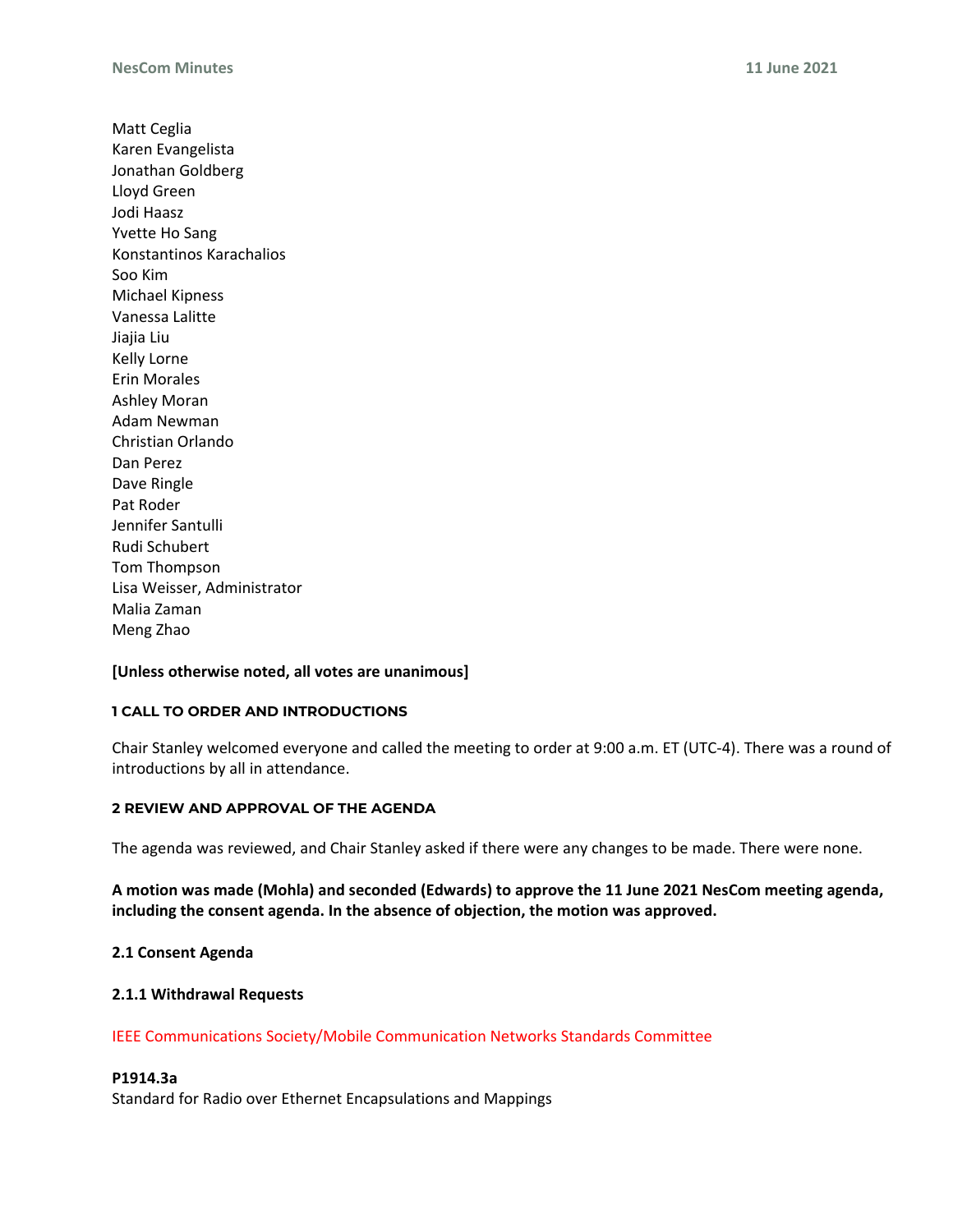Amendment 1: Encapsulation Enhancements and Elaborations, Additional Operation, Administration, and Maintenance (OAM) Functions, Management Model, Clarification on Relationships between Parameters **Recommendation: Approve PAR withdrawal**

# **2.1.2. Standards Committee Change for 2700 'Standard for Sensor Performance Parameter Definitions' to Move from EDS/MEMS to BOG/SESCOM**

Note: The approval of this Standards Committee change request was included in the approval of the agenda and consent agenda. The standard, 2700 has been moved from EDS/MEMS to BOG/SESCOM.

# **2.1.3. Standards Committee Change for 1474.4, 'Recommended Practice for Functional Testing of a Communications-Based Train Control (CBTC) System', P1474.1, 'Standard for Communications-Based Train Control (CBTC) Performance and Functional Requirements', P1474.2, 'Standard for User Interface Requirements in Communications-Based Train Control (CBTC) Systems', and P1474.3, 'Recommended Practice for Communications-Based Train Control (CBTC) System Design and Functional Allocations' to Move from VT/RTSC to VT/CBTC&SIG**

Note: The approval of this Standards Committee change request was included in the approval of the agenda and consent agenda. The three PARs, P1474.1, P1474.2, and P1474.3, and one standard, 1474.4, have been moved from VT/RTSC to VT/CBTC&SIG.

# **2.1.4. Standards Committee Change Request for Three PARs and Eight Standards to Move from VT/RTSC to VT/TPSSC**

Note: The approval of this Standards Committee change request was included in the approval of the agenda and consent agenda.

The following three PARs have been moved from VT/RTSC to VT/TPSSC:

P2853 'Recommended Practice for Grounding of Traction Power Systems'

P1653.1 'Standard for Traction Power Rectifier Transformers for Substation Applications up to 1500 V DC Nominal Output'

P1884 'Guide for Stray Current/Corrosion Mitigation for DC Rail Transit Systems'

The following eight standards have been moved from VT/RTSC to VT/TPSSC:

1653.1 'Standard for Traction Power Rectifier Transformers for Substation Applications up to 1500 V DC Nominal Output'

1653.2 'Standard for Uncontrolled Traction Power Rectifiers for Substation Applications up to 1500 V DC Nominal Output'

1653.3 'Guide for Rail Transit Traction Power Systems Modeling'

1653.4 'Standard for DC Traction Power System Field Testing and Acceptance Criteria for System Applications up to 1500 V DC Nominal'

1653.5 'Recommended Practice for Thyristor Controlled Rectifiers for Traction Power Substation Applications' 1653.6 'Recommended Practice for Grounding of DC Equipment Enclosures in Traction Power Distribution Facilities'

1887 'Guide for Wayside Energy Storage Systems for DC Traction Applications'

2720 'Guide for Rail Potential Management for DC Electrification Systems'

## **3 APPROVAL OF MINUTES FROM THE 04 MAY 2021 NESCOM MEETING**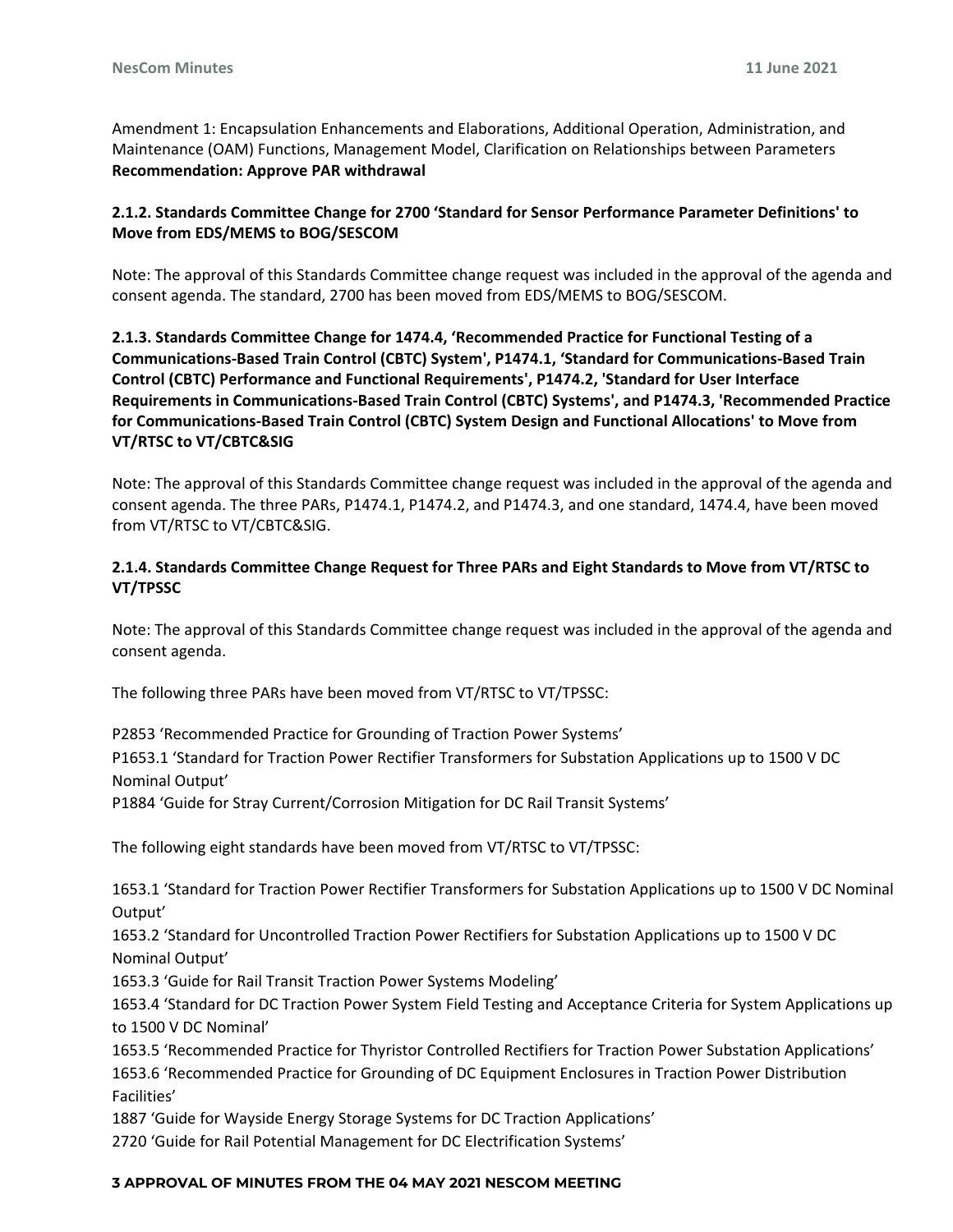**A motion was made (Hong) and seconded (Edwards) to approve the minutes of the 04 May 2021 NesCom meeting. In the absence of objection, the motion was approved.**

#### **4 PARS FOR DISCUSSION**

#### **4.1 Modified PARs**

IEEE Engineering in Medicine and Biology Society/IEEE 11073 Standards Committee

#### **P11073-10700**

Health Informatics - Device Interoperability - Part 10700: Point-of-Care Medical Device Communication - Standard for Base Requirements for Participants in a Service-Oriented Device Connectivity (SDC) System **Recommendation: Approve modified PAR**

IEEE Instrumentation and Measurement Society/TC9 - Sensor Technology

#### **P1588d**

Standard for a Precision Clock Synchronization Protocol for Networked Measurement and Control Systems Amendment: Guidelines for selecting and operating a Key Management System **Recommendation: Approve modified PAR (5 approve, 3 disapprove [Mohla, Reilly, Weber], 3 abstain [Fathy, Hong, Wei])**

There was a discussion about whether terminology in this PAR needed to be updated, related to efforts to avoid non-inclusive terminology in IEEE standards. There is another amendment to IEEE 1588-2019 that will offer options to address inclusive terminology. The PAR was recommended for approval, but it was also discussed during the SASB meeting. The SASB approved the PAR.

## **4.2 Extension Requests**

## IEEE Power and Energy Society/Electric Machinery

#### **P2465**

Recommended Practice for Pulse-Type Partial Discharge Measurements on Individual Stator Coils and Bars **Recommendation: Approve request for an extension until December 2023**

## IEEE Power and Energy Society/Insulated Conductors

#### **P1186**

Recommended Practice for Applicability of Methods for the Evaluation of Low Voltage and Medium Voltage Installed Cable Systems in Nuclear Facilities **Recommendation: Approve request for an extension until December 2024**

## IEEE Power and Energy Society/Power System Instrumentation and Measurements

## **P2426**

Guide for Field Measurement of Fast-Front and Very Fast-Front Overvoltages in Electric Power System **Recommendation: Approve request for an extension until December 2023**

## IEEE Power and Energy Society/Transformers

## **PC57.91**

Guide for Loading Mineral-Oil-Immersed Transformers and Step-Voltage Regulators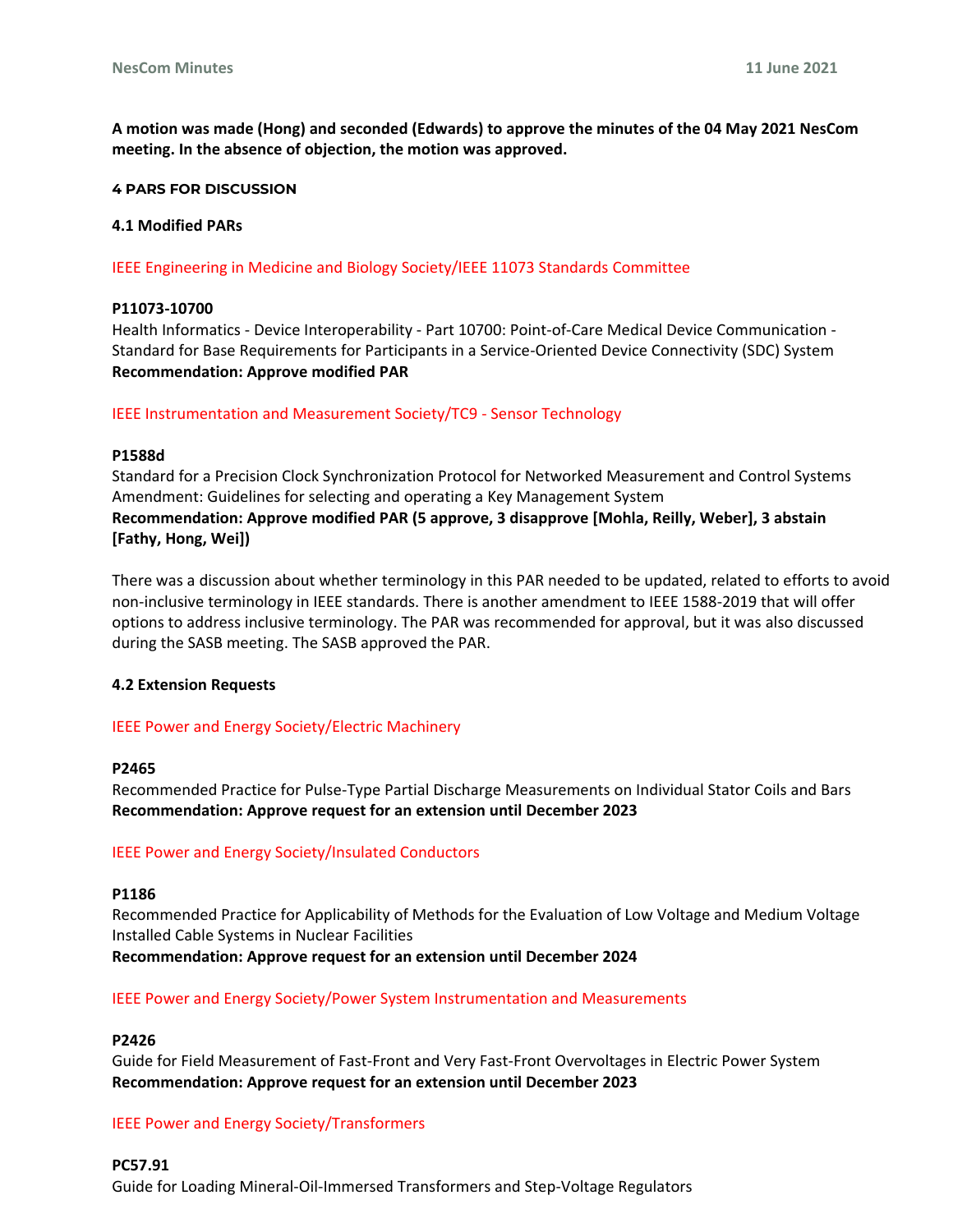## **Recommendation: Approve request for an extension until December 2023**

# **PC57.113**

Recommended Practice for Partial Discharge Measurement in Liquid-Filled Power Transformers and Shunt Reactors

**Recommendation: Approve request for an extension until December 2023**

# **PC57.142**

Guide to Describe the Occurrence and Mitigation of Switching Transients Induced by Transformers, Switching Device, and System Interaction

**Recommendation: Approve request for an extension until December 2023**

IEEE-SASB Coordinating Committees/SCC21 - Fuel Cells, Photovoltaics, Dispersed Generation, and Energy Storage

# **P2030.4**

Guide for Control and Automation Installations Applied to the Electric Power Infrastructure **Recommendation: Approve request for an extension until December 2024**

# **4.3 New PARs**

# IEEE Computer Society/Learning Technology

## **P2997**

Standard for Enterprise Learner Record **Recommendation: Approve new PAR until December 2025**

# IEEE Computer Society/Software & Systems Engineering Standards Committee

## **P2995**

Trial-Use Standard for a Quantum Algorithm Design and Development **Recommendation: Approve new PAR until December 2025**

**P2998** Recommended Practice for Building Accessible Applications **Recommendation: Approve new PAR until December 2025**

# IEEE Consumer Technology Society/Standards Committee

**P2861.4** Standard for Game Voice Enhancement for Mobile Gaming **Recommendation: Approve new PAR until December 2025**

## IEEE Industry Applications Society/Petroleum & Chemical Industry

## **P1017.4**

Recommended Practice for Testing and Rating of Electrical Submersible Pump Motors **Recommendation: Approve new PAR until December 2025**

IEEE Instrumentation and Measurement Society/TC45 - Radiation and Nuclear Instrumentation and Systems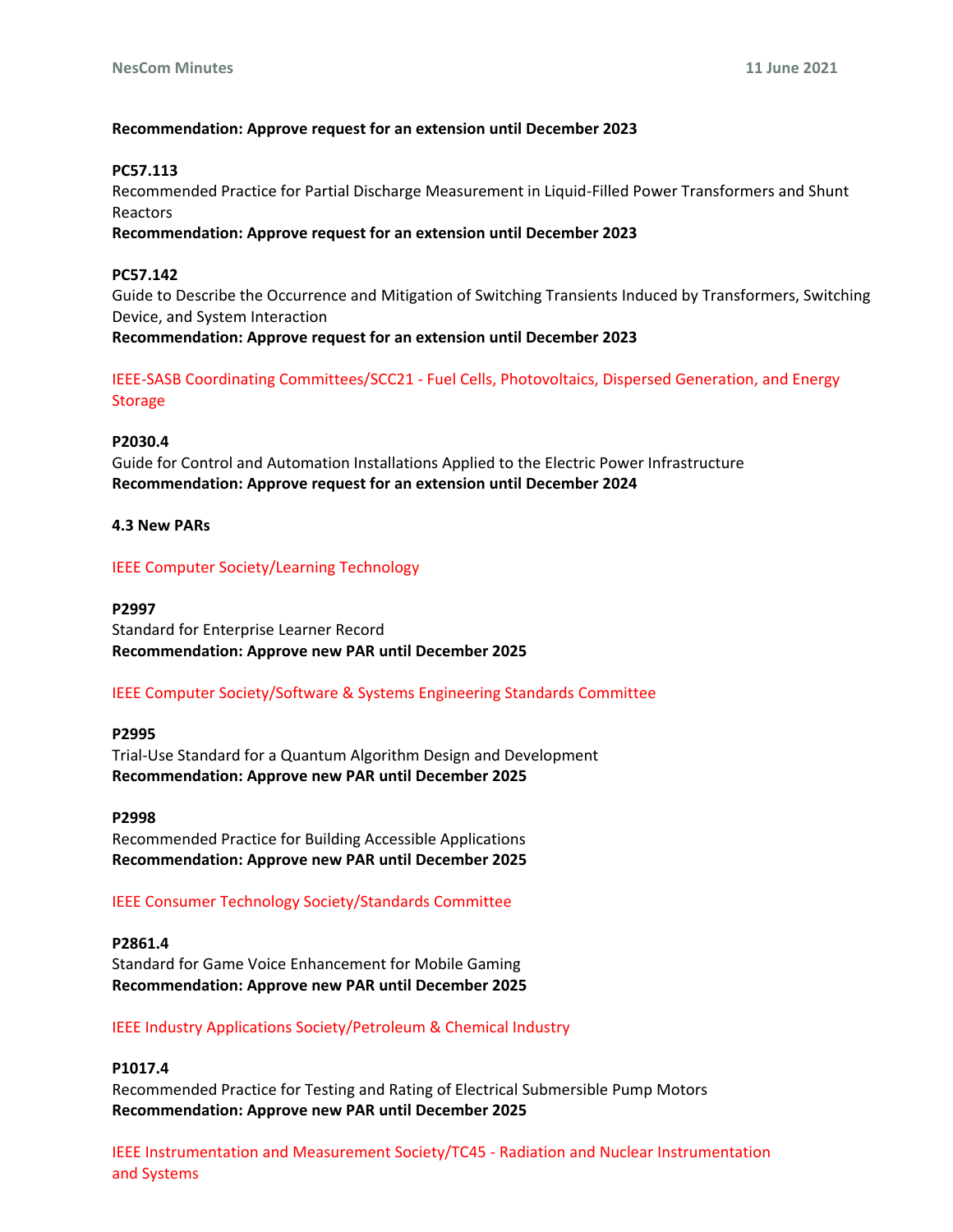## **PN42.46**

Standard for Determination of the Imaging Performance of X-Ray and Gamma-Ray Systems for Cargo and Vehicle Security Screening

**Recommendation: Approve new PAR until December 2025**

#### **PN42.59**

Standard for Measuring the Imaging Performance of Millimeter-Wave Systems for Security Screening of Humans **Recommendation: Approve new PAR until December 2025**

# IEEE Photonics Society/Standards Committee

## **P2999**

Guide for Technical Requirements and Test Methods for Industrial Ultrashort Pulse Lasers **Recommendation: Approve new PAR until December 2025**

#### **P3101**

Standard for Fiber Optic Distributed Acoustic Sensing (DAS) Interrogator Standard - Terminology and Definitions **Recommendation: Approve new PAR until December 2025**

IEEE Power and Energy Society/Power System Communications and Cybersecurity

#### **PC93.5-2021/Cor 1**

Standard for Power Line Carrier Transmitter/Receiver Equipment Used to Transfer Discrete Teleprotection Signals - Corrigendum 1 Corrigendum: To add Table 3 which is referenced and required but missing in IEEE Std C93.5 **Recommendation: Approve new PAR until December 2025**

## IEEE Power and Energy Society/Surge Protective Devices/Low Voltage

## **PC62.42.5**

Guide for the Application of Surge-Protective Components in Surge Protective Devices and Equipment Ports - Part 5: 2-Terminal Electronic Current Limiters **Recommendation: Approve new PAR until December 2025**

# IEEE Power and Energy Society/Transmission and Distribution

#### **P1048b**

Guide for Protective Grounding of Power Lines Amendment: Differentiating the Fabric Carrier Mat and the Rigid Carrier Mat **Recommendation: Approve new PAR until December 2025**

## **4.4 PARs for the Revision of Standards**

## IEEE Communications Society/Mobile Communication Networks Standards Committee

# **P1914.3**

Standard for Radio over Ethernet Encapsulations and Mappings **Recommendation: Approve PAR for the revision of a standard until December 2025**

IEEE Computer Society/Data Compression Standards Committee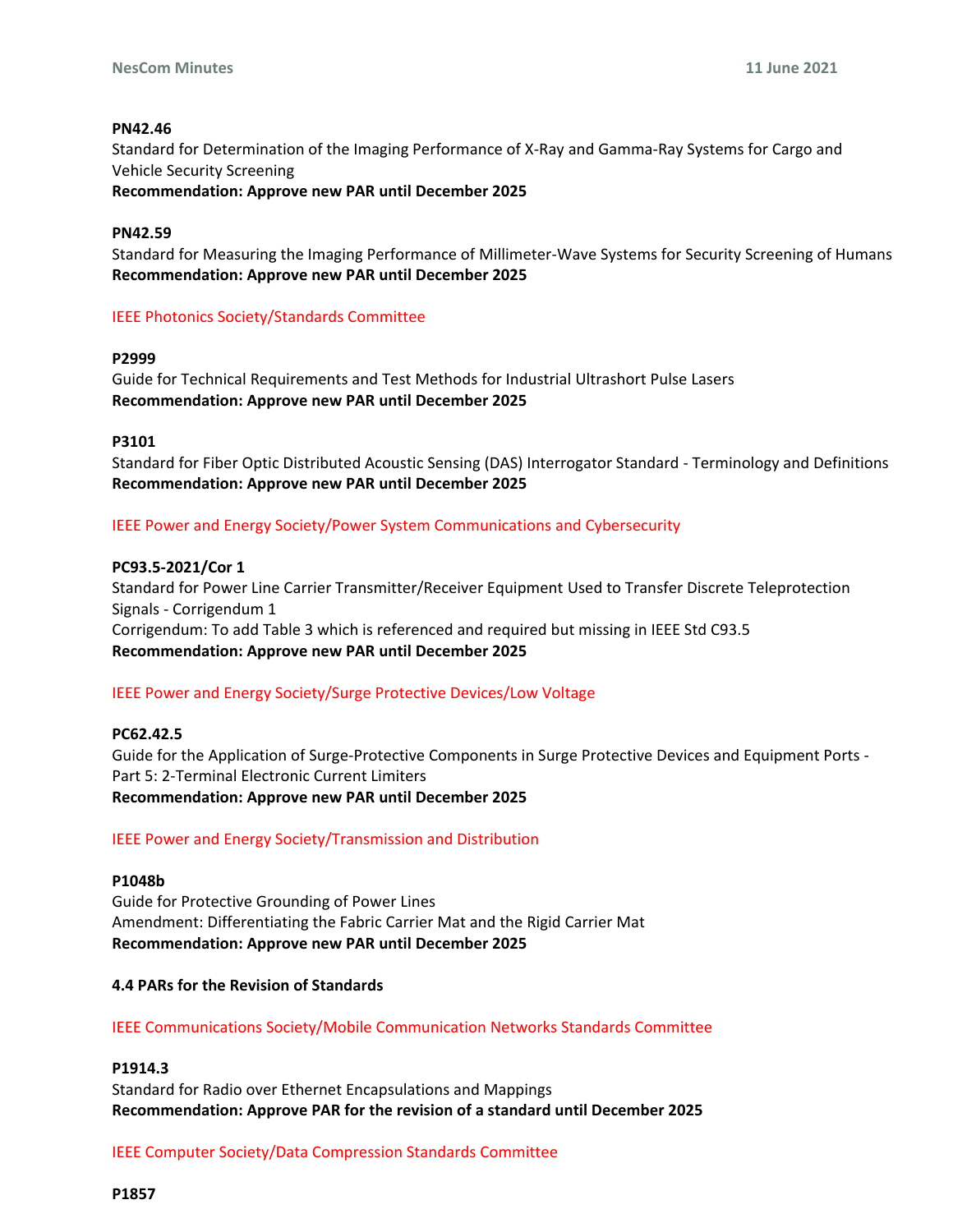### Standard for Advanced Audio and Video Coding

**Recommendation: Approve PAR for the revision of a standard until December 2025 (9 approve, 0 disapprove, 1 abstain [Fathy])**

# **P1857.3**

Standard for System of Advanced Audio and Video Coding **Recommendation: Approve PAR for the revision of a standard until December 2025 (9 approve, 0 disapprove, 1 abstain [Fathy])**

# IEEE Computer Society/Simulation Interoperability Stds Organization/Stds Activity Committee

# **P1278.1**

Standard for Distributed Interactive Simulation - Application Protocols **Recommendation: Approve PAR for the revision of a standard until December 2025**

# IEEE Power and Energy Society/Switchgear

# **PC37.20.6**

Standard for 4.76 kV to 48.3 kV Rated Ground and Test Devices Used in Enclosures **Recommendation: Approve PAR for the revision of a standard until December 2025 (4 approve, 3 disapprove [Fathy, Reilly, Wright], 3 abstain [Hong, Weber, Wei], 1 recuse [Edwards])** 

There was a discussion about whether some of the updated text in the scope was appropriate for the scope of the standard. The PAR was recommended for approval, but it was also discussed during the SASB meeting.

Note: This PAR was deferred by the SASB to the September 2021 NesCom meeting.

## **PC37.63**

Standard Requirements for Overhead, Pad-Mounted, Dry-Vault, and Submersible Automatic Line Sectionalizers for Alternating Current Systems up to 38 kV

**Recommendation: Approve PAR for the revision of a standard until December 2025 (9 approve, 0 disapprove, 1 recuse [Edwards])**

## **PC37.74**

Standard Requirements for Subsurface, Vault, and Padmounted Load-Interrupter Switchgear and Fused Load-Interrupter Switchgear for Alternating Current Systems up to 38 kV

**Recommendation: Approve PAR for the revision of a standard until December 2025 (9 approve, 0 disapprove, 1 recuse [Edwards])**

## IEEE Power and Energy Society/Transmission and Distribution

## **P1564**

Guide for Voltage Sag Indices **Recommendation: Approve PAR for the revision of a standard until December 2025**

## **PC135.80**

Standard for Fasteners for Overhead Line Construction **Recommendation: Approve PAR for the revision of a standard until December 2025**

Chair Stanley thanked the NesCom members for their review of the PARs, the Chairs for all of their replies, and Lisa Weisser.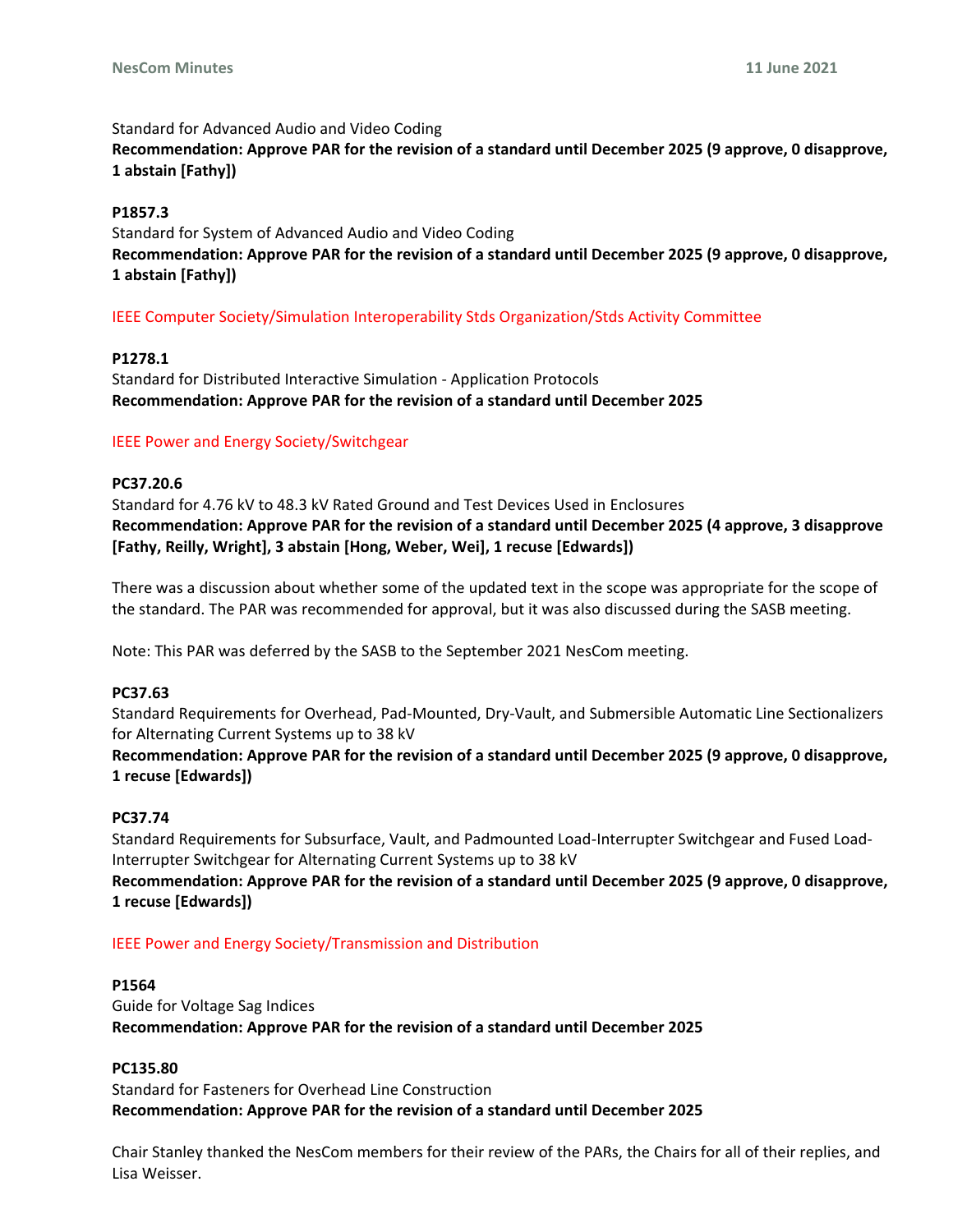#### **5 OLD BUSINESS**

#### **5.1 UPDATE ON CO-STANDARDS COMMITTEE TOPIC**

Erin Morales reviewed the information that was first presented at the May NesCom meeting, based on a staff review of the current policies and practices with regard to Co-Standards Committees. This included a review of the process for each type of PAR, as well as potential process updates for consideration. Erin also mentioned that staff is working on a best practices guide that will be distributed to Standards Committee Chairs and posted on the IEEE SA website later this year. There was additional discussion about whether the term 'Co-Standards Committee' accurately reflects the current processes. Chair Stanley noted that the *IEEE SA Standards Board Operations Manual* refers to joint development, and asked if there is interest in finding alternate wording for the PAR or the *IEEE SA Standards Board Operations Manual*. It was agreed that the staff team should continue its work on this topic. Chair Stanley closed this item for NesCom at this time, and she and NesCom thanked staff for their ongoing work.

## **5.2 COMMITTEE MEMBER INTERACTIONS/COMMENTS RE: MYPROJECT**

NesCom members discussed some of the features that would make it easier to navigate through the NesCom area in myProject during the review cycles. There is still a need for NesCom members to be able to filter through the submissions to see their votes and comments, along with the need to use Previous and Next buttons to move between PARs for the reviews, and the need to return to the appropriate location on the agenda (i.e., not to the top of the agenda, but to the precise location they were in when they clicked through a submission). Lisa Weisser reminded NesCom that this is on the list of user interface enhancements, which was delayed due to a larger system enhancement that, when completed, will make these NesCom member user interface enhancements easier to implement.

Note: This is a standing agenda item and if anyone has any feedback about their user experience with myProject, please let Lisa Weisser know.

#### **6 NEW BUSINESS**

## **6.1 PARS WITH OPEN SOURCE COMPONENTS**

Chair Stanley introduced this discussion with a reminder that Open Source components for IEEE standards is in the purview of OSCom, and that OSCom site links are available for NesCom members to review. There was a discussion about whether known and/or intended information about incorporation of Open Source would be useful to include on the PARs. It was noted that Open Source is dynamic, and the PARs are relatively stable. Yvette Ho Sang mentioned that there is a subclause in the *IEEE SA Standards Board Operations Manual* which states that a Working Group that is including Open Source in a standard should indicate this in the scope of the standard.

# *AI: Yvette Ho Sang will send the text from the IEEE SA Standards Board Operations Manual describing the inclusion of Open Source in the scope of the standard.*

Note: The following text from the *IEEE SA Standards Board Operations Manual* was provided to NesCom following the NesCom meeting:

## **6.5.2.3 Incorporation of Open Source in standards**

IEEE standards may incorporate the use of Open Source:

— Normatively, where use of the Open Source is required when implementing the standard; or

— Informatively, where the Open Source is provided for information only, and not required for implementation.